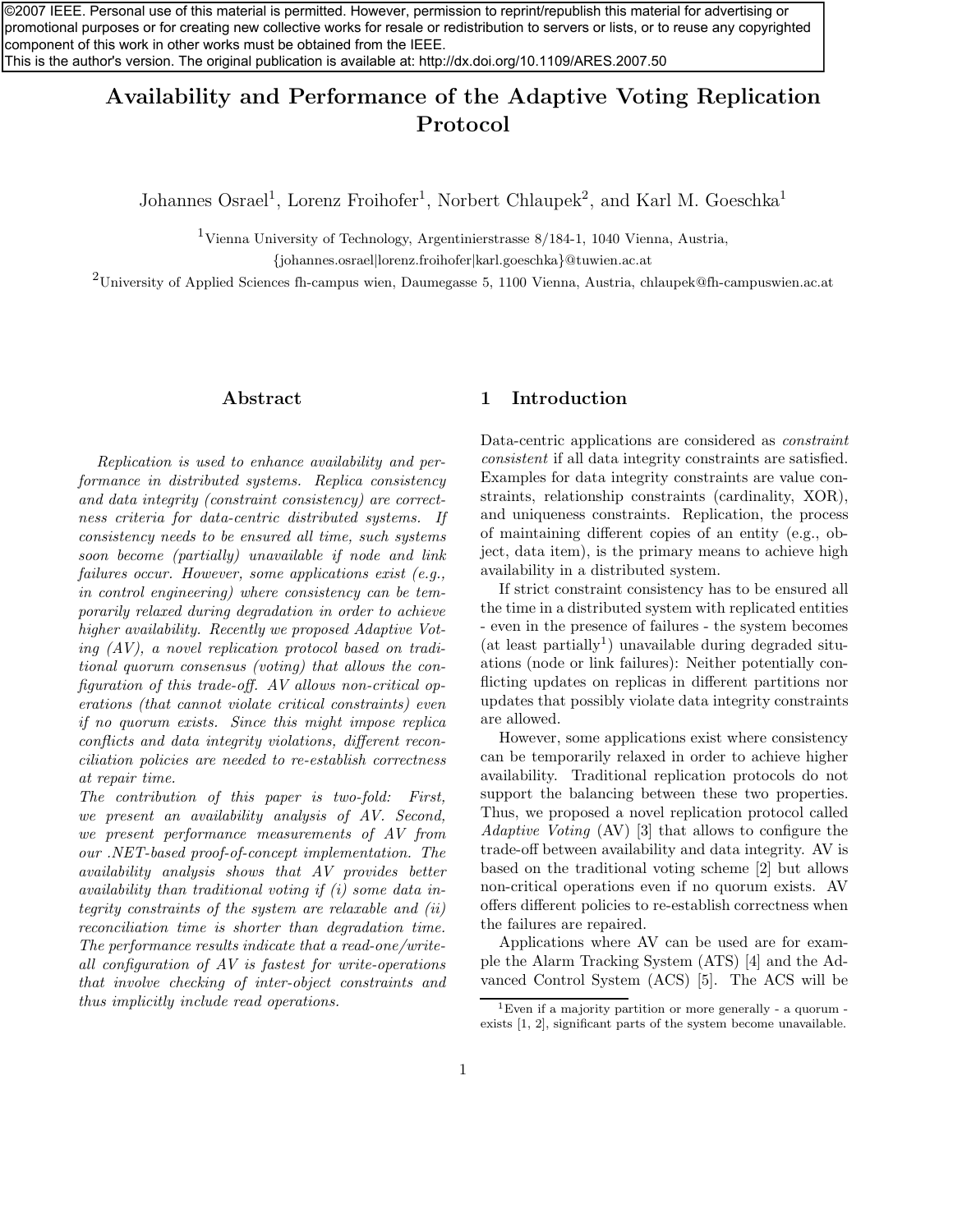used as control system for the Atacama Large Millimeter Array radio telescope and is already widely used in the astronomy instrumentation control community. The ATS is based on a workflow management system and used for railway administration.

In this paper, our contributions are (i) an analysis of the availability of AV in comparison with traditional voting and (ii) an experimental evaluation of our .NETbased proof-of-concept implementation of AV.

Paper Overview Our system model is introduced in Sect. 2. Section 3 briefly discusses traditional voting, before we introduce the AV protocol in Sect. 4. Section 5 provides a comparison of the availability of traditional voting with AV. Section 6 presents performance measurements from our proof-of-concept implementation of AV. Our work is compared to related work in Sect. 7 before we conclude in Sect. 8.

# 2 System Model

We focus on tightly-coupled, data-centric, objectoriented distributed systems with up to about 30 server nodes<sup>2</sup> and an arbitrary number of client nodes. Server nodes host objects which are replicated to other server nodes in order to achieve fault tolerance. We consider both node and link failures (partitioning), i.e., the crash failure [6] model is assumed for nodes and links may fail by losing but not duplicating or corrupting messages.

We assume a partially synchronous system, where clocks are not synchronized, but message time is bound. A group membership service is assumed in our system, which provides a single view of the nodes within a partition, i.e., it is used to detect node and link failures. Furthermore, we assume the presence of a group communication service which provides multicast to groups with configurable delivery and ordering guarantees.

We assume the correctness of the system is expressed in the form of application-specific data integrity constraints, which are defined upon objects that encapsulate application data (e.g., Entity Beans in Enterprise Java Beans terminology). These objects do not contain business logic and typically correspond to a row in a table of a relational database. We assume that read and write operations on such objects can be distinguished.

Data integrity constraints Not all constraints of an application are of equal importance [7]. Some have

to be satisfied at any point in time while others might be relaxed temporarily when failures occur:

Non-tradeable constraints must never be violated. Thus they cannot be traded for higher availability during degradation. Tradeable constraints can be temporarily relaxed during degraded situations.

Intra-object constraints can be evaluated on a single (logical) object, e.g. *object.attribute*  $\langle$  *constant.* Inter-object constraints need access to two or more objects, e.g.  $object1.attr1 < object2.attr2$ .

Critical operations affect at least one non-tradeable constraint while non-critical operations affect only tradeable constraints.

# 3 Traditional Voting

In weighted voting [2], a generalization of majority voting [1], each replica is assigned some number of votes. Whenever a read or write operation shall be performed, at least RQ (read quorum) or WQ (write quorum) votes must be acquired. Let the total number of votes be V. The following conditions must be satisfied:

$$
RQ + WQ > V \tag{1}
$$

$$
WQ > \frac{V}{2} \tag{2}
$$

 $WQ, RQ, V \in \mathbb{N}$  and  $WQ, RQ \leq V$  are assumed<sup>3</sup>. Condition (1) prevents read-write conflicts while condition (2) prevents write-write conflicts.

For the sake of simplicity we further assume in this paper that all replicas have equal votes (i.e., 1) and each node in the system hosts one replica. Thus, the total number of votes V becomes the total number of nodes in the system, denoted as N. We denote this simplification of weighted voting as *traditional voting*.

Quorum consensus techniques allow to balance the cost of read against write operations by adjusting the sizes of the read and write quorum appropriately. Furthermore, in static quorum schemes (as weighted voting), where the quorums are not reconfigured in response to failures, no intervention is necessary when network failures are repaired or nodes recover; i.e., failures are masked.

# 4 Adaptive Voting

#### 4.1 Key Idea

Traditional voting blocks operations if the quorums cannot be built. However, as discussed in Sect. 1,

 $2$ This figure stems from our real-world target applications [4, 5].

 ${}^{3}$ In this paper, we denote with N all positive natural numbers, i.e., zero is not included.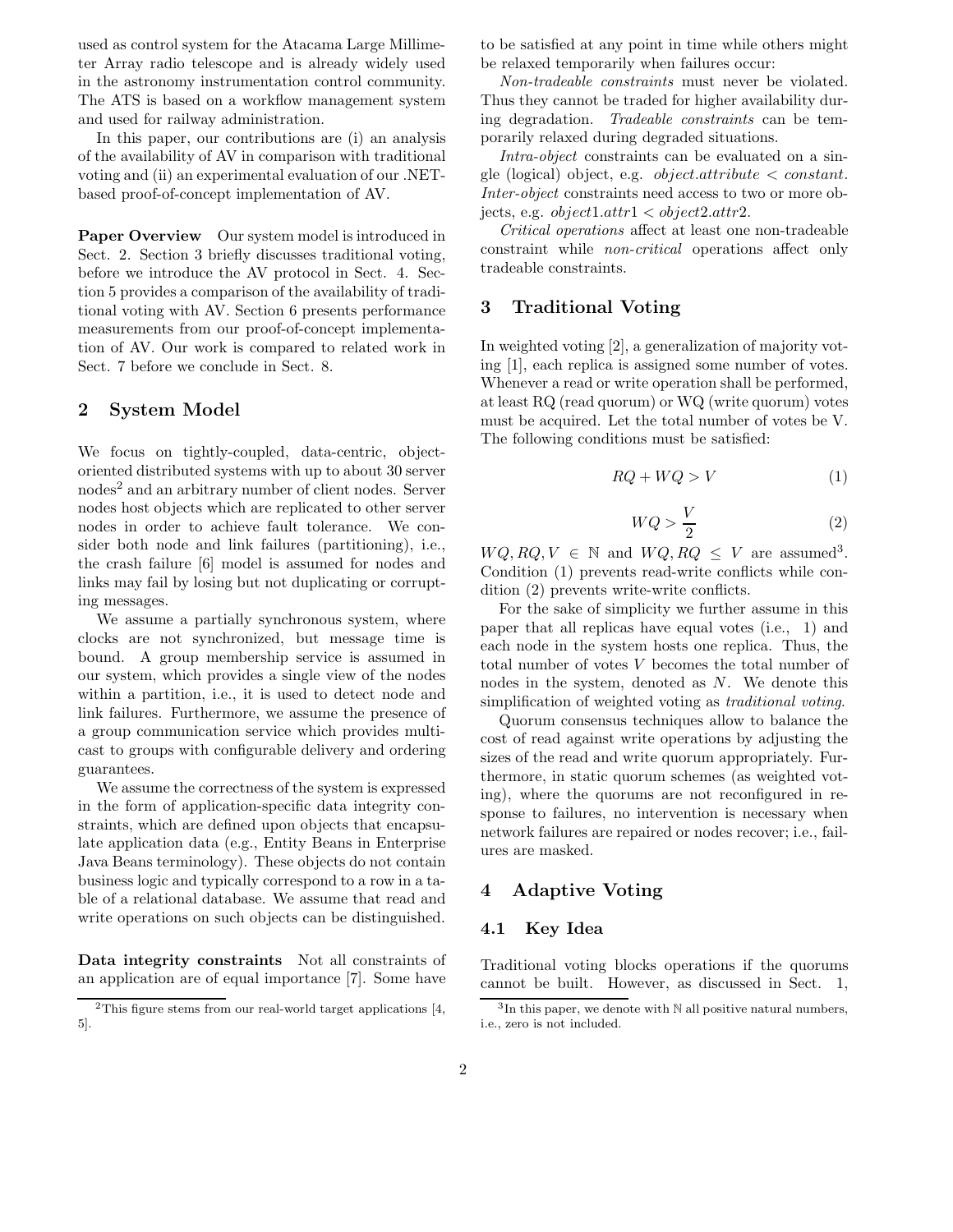some systems do not require strict data integrity at all times, i.e., constraint consistency can be temporarily relaxed during degraded situations.

Thus, our key idea is to enhance availability of traditional voting by allowing non-critical operations even if no quorums exist, i.e., operations are allowed that may violate tradeable constraints but do not affect nontradeable constraints. Furthermore, the new protocol called Adaptive Voting (AV) [3] allows to re-adjust the quorums in degraded situations in order to support the tuning of read against write operations. Since update conflicts and data integrity violations might be introduced, different policies are required to re-establish replica and constraint consistency after nodes rejoin. The replica consistency requirement for quorum consensus protocols is that a write quorum of replicas is consistent. That is, re-establishment of replica consistency means in our protocol that a write quorum of replicas becomes consistent.

AV distinguishes three modes of operation: normal mode, degraded mode, and reconciliation mode. The current mode of the replication protocol depends on the system state.

AV is in the normal mode when all nodes are reachable and all constraints are satisfied, i.e., no partitions are present and all repair activities (reconciliations) are finished. AV behaves as the traditional voting protocol with the enhancement that invariant constraints are checked in case of write operations. We denote the quorum sizes of the healthy system as  $WQ_H$  and  $RQ_H$ . I.e., in normal mode, write operations are performed on a write quorum  $WQ_H$  of replicas and read operations on a read quorum  $RQ_H$ . The quorum conditions  $RQ_H + WQ_H > N$  and  $WQ_H > \frac{N}{2}$  must be met in order to prevent write-write and read-write conflicts. N is the number of nodes in the system, i.e., we assume all nodes have the same number of votes. Each node hosts a replica of an object.

The replication protocol switches into the degraded mode when not all nodes are reachable. Since node and link failures cannot be distinguished [8], node failures are treated as network partitions until repair time. AV allows non-critical operations even if the quorums of the healthy system cannot be acquired. However, within a partition, read-write and write-write conflicts shall be prevented and the tuning of read against write operations shall be supported. Thus, a quorum scheme adapted to the size of the partition is applied. Tentative states are logged. Whether data integrity shall be enforced within a partition in degraded mode is configurable.

AV enters reconciliation mode when two or more partitions rejoin. The quorums are re-adjusted according to the size of the merged partition. The objective of reconciliation is to re-establish replica and constraint consistency of the system. AV allows to plug-in different reconciliation policies, including strategies that (i) perform rollbacks in case of integrity violations, (ii) replay operations, or (iii) apply application-specific compensation actions, or (iv) combine these approaches. AV is specifically targeted to systems with the following characteristics:

- Most of the time all nodes are available and the system is in a healthy condition.
- Network partitions rarely happen. If they arise, the system typically splits into two parts. Nodes do not join/leave arbitrarily as in mobile, ad-hoc environments.
- Degradation is typically long-lasting. However, eventually, the nodes either rejoin or are (in case of a non-recoverable node crash) explicitly removed from the system, e.g., by maintenance intervention.
- Due to operational conditions (e.g., ownership of data), conflicts rarely happen.

#### 4.2 Example

Figure 1 gives an example of the behaviour of AV in normal mode, degraded mode, and reconciliation mode.

The system consists of 5 nodes. The quorums are identical for all objects:  $WQ_H = 4$ ,  $RQ_H = 2$ . Two objects, namely object A and object B are replicated. For the sake of simplicity, the state of the object is represented by an integer value. Furthermore, to enhance readability of the figure, we assume the integer value is always equal to the version number, i.e., a write operation can increment a or b by 1. The following tradeable inter-object constraint is defined:  $A + B < 10$ . This constraint has to be fulfilled in the healthy system (normal mode). For instance, A is updated 3 times and B is updated twice in the healthy system.

The system degrades into 2 partitions; none of the partitions contains a write quorum. The group membership service detects the failure and AV changes to degraded mode. Since the constraint is tradeable, operations are allowed in all partitions during degraded mode. Within a partition, update conflicts are avoided by applying a quorum scheme adapted to the size of the partition. Thus, the quorums are changed in both partitions. We denote the reduced quorums in partition k as  $WQ_k$  and  $RQ_k$ . The size of partition k is denoted as  $P_k$  in Fig. 1. For partition 1, both  $WQ_1$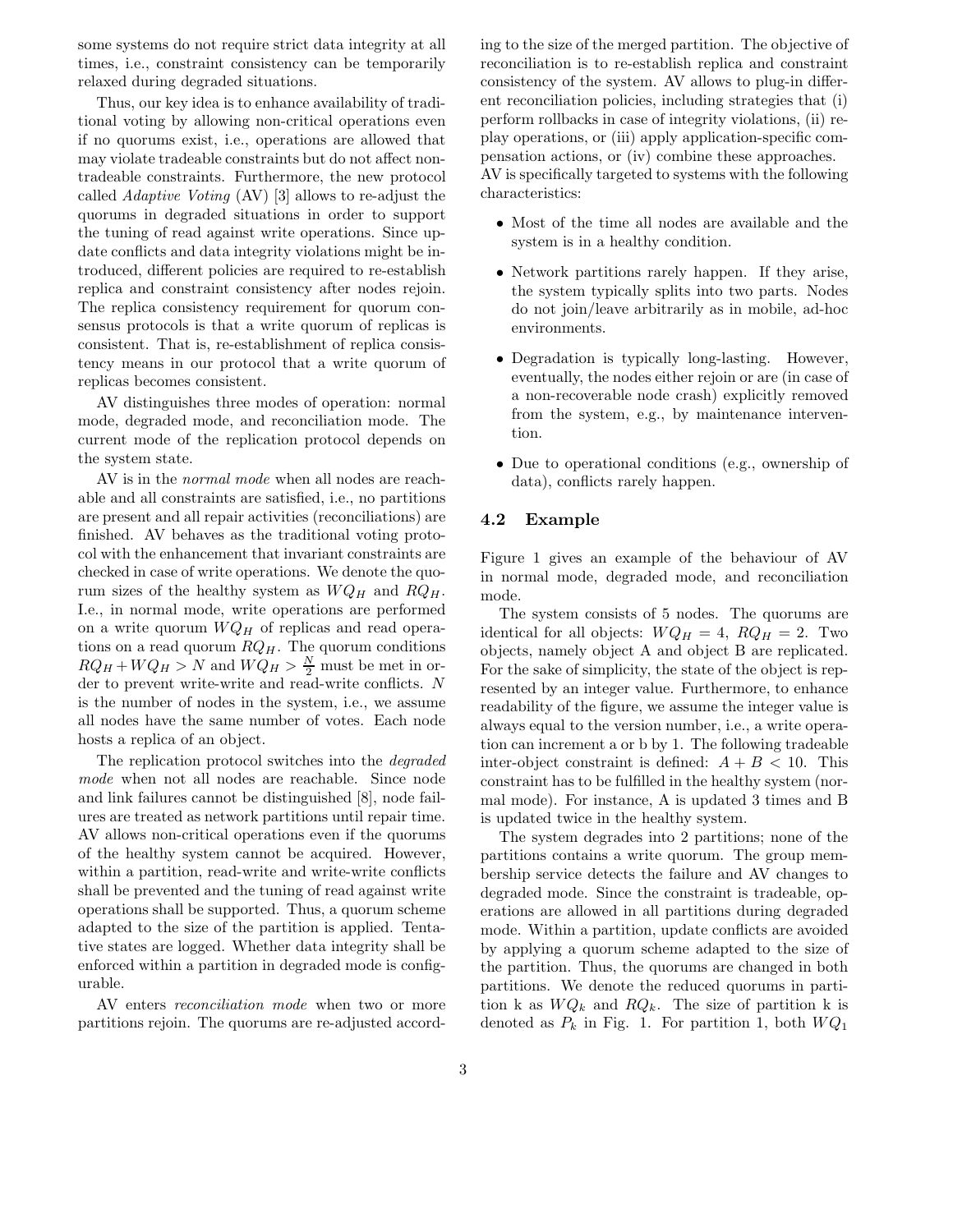

**Figure 1. Example behaviour of AV**

and  $RQ_1$  are set to 2. In partition 1, A is set to 3 first, afterwards to 4, then to 5. Furthermore, B is set to 4 in partition 1. In partition 2, B is set to 4 first and then to 5. The states are logged in order to allow reconciliation at repair time.

Reconciliation starts when two or more partitions rejoin. Again, this is detected by the group membership service. The quorums are changed to the initial quorums (i.e.,  $WQ_H$  and  $RQ_H$ ) since all nodes are available. Afterwards, the version lists of the two partitions are compared. A has only been updated in partition 1, thus this version is chosen. B has been updated once in partition 1 and twice in partition 2. Version 4 of B is chosen (which has the same value in both partitions) since version 5 would violate the constraint. Thus, B is set to 4 on a write quorum  $WQ_H$  of nodes. All tentative versions are discarded. AV returns to normal mode.

## 5 Availability Analysis

Jiménez-Peris et al. [9] compare various quorum schemes with the conventional read-one/write-allavailable (ROWAA) approach in terms of availability, scalability, and performance. Regarding availability, they conclude that ROWAA is the best choice for a

wide range of applications if no network partitions occur. However, if partitions are considered as in our target applications, ROWAA needs to adopt the primary partition approach and thus exhibits the same availability as majority voting [9]. Since majority voting is a special configuration of traditional voting, we compare availability of Adaptive Voting with availability of traditional voting (TV). For both protocols, availability of read and write operations needs to be distinguished. Total availability is expressed as

$$
A = q_w A_w + q_r A_r \tag{3}
$$

 $A_w$  is the write availability of TV and  $A_r$  the read availability for TV. Availability of AV follows the same scheme.  $q_w$  and  $q_r$  express the weight of write and read operations. E.g.,  $q_w = 0.4$  denotes that 40% of all operations are write operations. Thus,  $q_w + q_r = 1$ must hold. Equal load on all nodes is assumed.

#### 5.1 Traditional Voting

For TV, write/read availability is the sum of the availabilities in each partition.  $P_i$  is the size of partition i, N is the total number of nodes. One replica per node is assumed. Write operations can only be performed in at most one partition, while read operations might be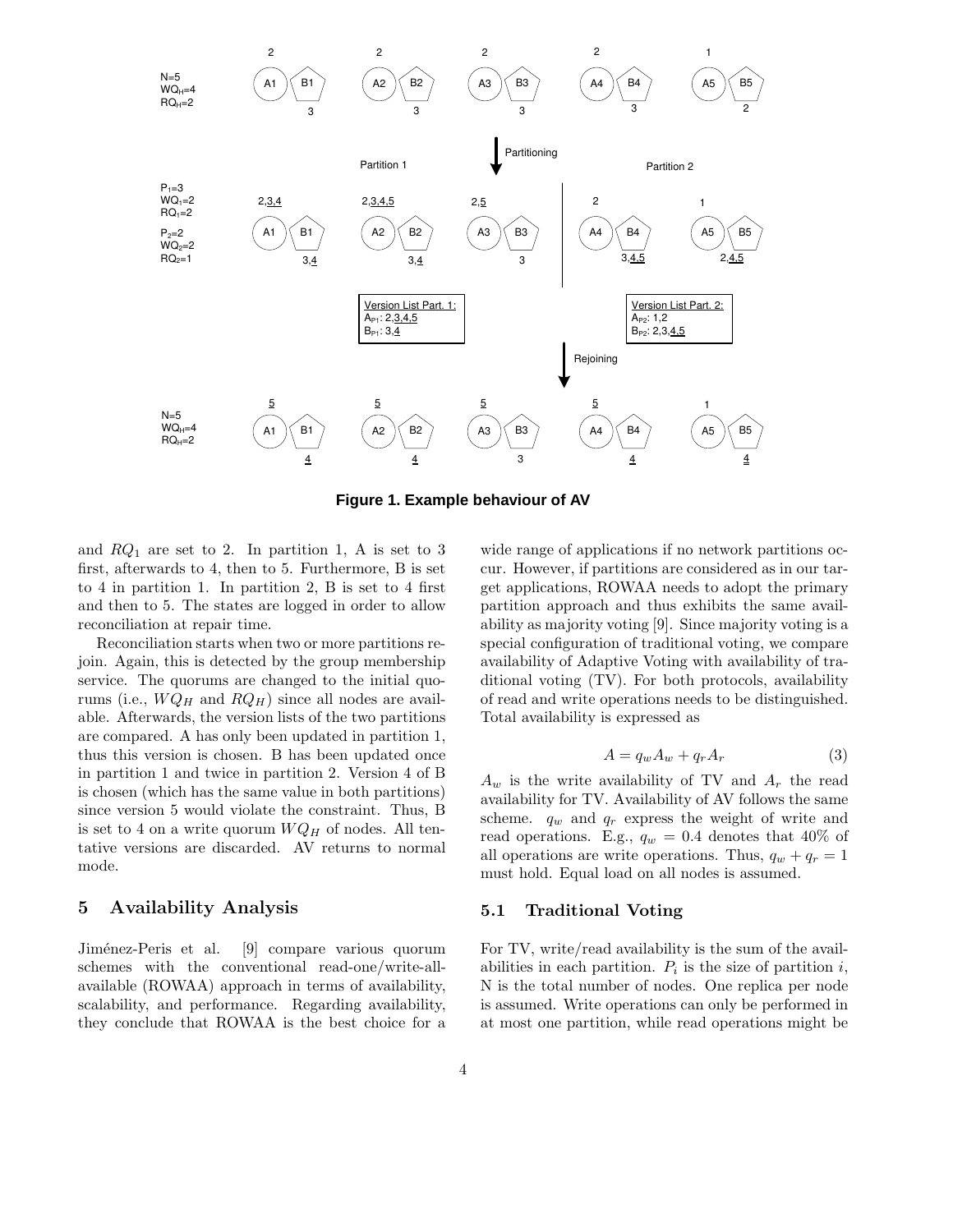performed in several partitions if no partition with a write quorum exists (see [3]). Thus, the values of  $A_w$ and  $A_r$  in this case are as follows:

$$
A_w = \begin{cases} \frac{\max P_i}{N} & \colon & \exists P_i \ge WQ_H \\ 0 & \colon & else \end{cases} \tag{4}
$$

$$
A_r = \sum_i \frac{P_i}{N} \quad \forall P_i \ge RQ \tag{5}
$$

#### 5.2 Adaptive Voting

For AV, non-critical and critical write operations need to be distinguished. The latter type has the same availability (denoted as  $\overline{A}_{w_{critical}}$ ) as write operations of TV. Availability of the first type — denoted as  $\overline{A}_{w_{non-critical}}$  — is 100% in normal mode and in degraded mode while such operations are not allowed in reconciliation mode.

$$
\overline{A}_{w_{critical}} = A_w \tag{6}
$$

$$
\overline{A}_{w_{non-critical}} = \begin{cases} 1 : normal mode, degr. mode \\ 0 : reconcilation mode \end{cases}
$$
\n(7)

Thus, total availability of write operations of AV is expressed as

$$
\overline{A}_w = q_c \, \overline{A}_{w_{critical}} + q_{nc} \, \overline{A}_{w_{non-critical}} \tag{8}
$$

where  $q_c + q_{nc} = 1$  must hold.  $q_{nc}$  is the percentage of non-critical write operations while  $q_c$  is the percentage of critical write operations.

Read operations follow a similar scheme: Read operations on objects affected by non-tradeable constraints have the same availability as read operations in TV. Read operations on objects affected by tradeable constraints have 100% availability in normal mode and degraded mode but are blocked during reconciliation mode.

#### 5.3 Availability over Time

So far, we have analyzed the availability of the system in several system states, depending on the number and sizes of partitions. The analysis shows that AV provides higher (or at least equal if all constraints are non-tradeable) availability than TV in degraded mode. However, availability of AV declines during reconciliation. Thus, in order to decide when AV is beneficial, availability needs to be considered over time. We denote each  $t_i$  as a point in time where one or more nodes

leave or rejoin.  $t_{ds}$  is the point in time where degradation starts and  $t_{re}$  where reconciliation ends. Availability is 100% in the healthy system for both protocols; thus, AV advances TV if

$$
\frac{\sum_{i=ds}^{re-1} \overline{A}(t_i) \cdot (t_{i+1} - t_i)}{t_{re} - t_{ds}} \geq \frac{\sum_{i=ds}^{re-1} A(t_i) \cdot (t_{i+1} - t_i)}{t_{re} - t_{ds}}
$$
\n(9)

holds. I.e., AV yields better availability over time if reconciliation time is short in comparison to degradation time.

Figure 2 shows how availability might change over time. The figure is an example that has been chosen for presentation purposes but does not represent real measurements.



**Figure 2. Availability over time: AV vs. TV**

# 5.4 Influence of the Reconciliation Mode on Availability

Update conflicts and data integrity violations, which might be introduced in degraded mode since AV allows non-critical updates in all partitions, need to be resolved in reconciliation mode. Applying a rollback to a consistent checkpoint would revoke two types of operations. The first type would have been rejected in normal (healthy) mode anyway and thus their revocation would not retrospectively reduce availability. However, the second type of operations could have been applied successfully in normal mode either (i) as they are or (ii) as another operation according to the user's intention but based on the healthy context. If we do not want to reduce availability retrospectively at all, we have to assume that all update conflicts for the latter type of operations can be resolved by (i) replaying some operations or (ii) application-specific compensation actions. This is what we assume for our availability analysis.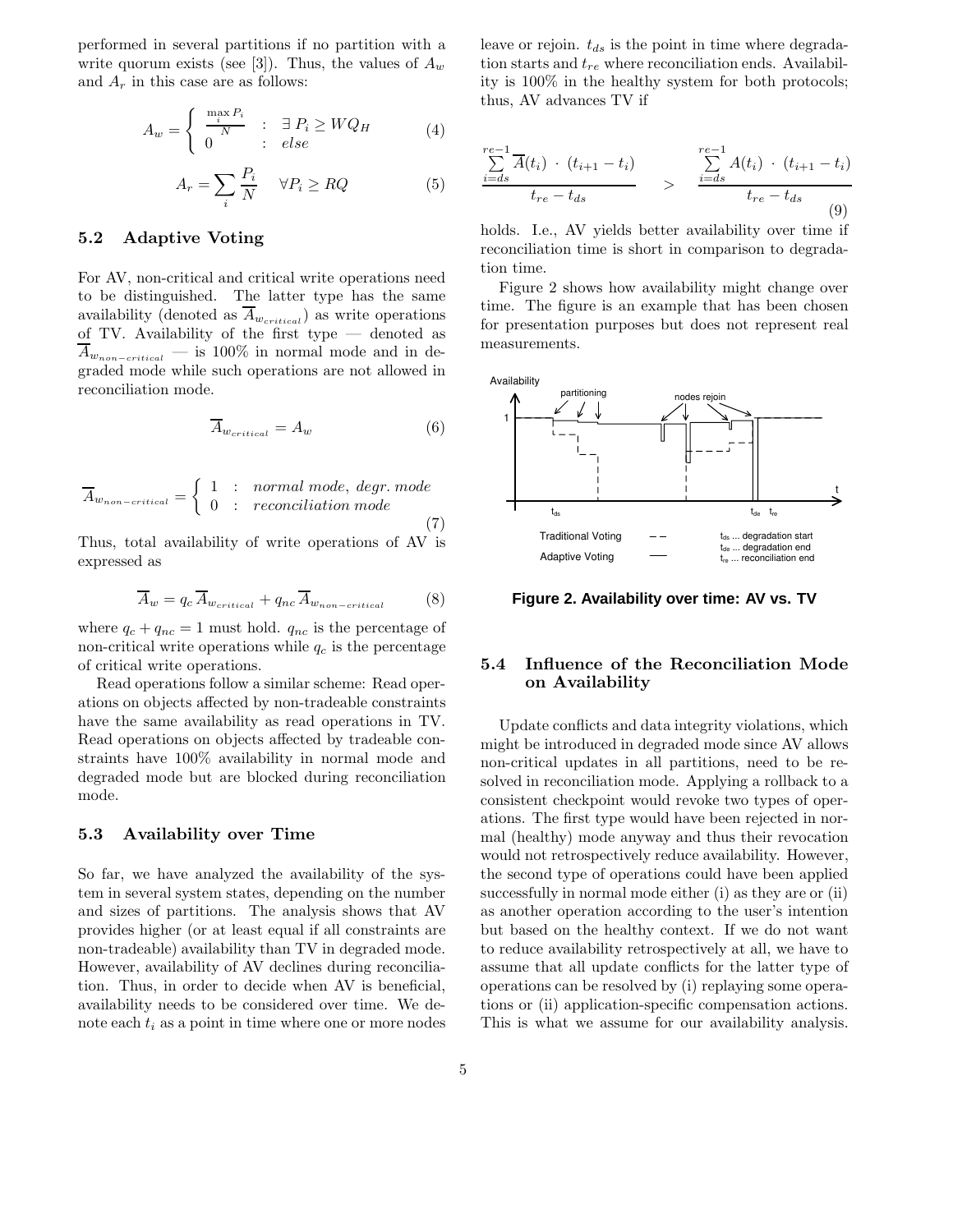The first type of operations, however, can simply be revoked/undone. Putting it the other way round: availability is only reduced retrospectively, if reconciliation revokes operations that could have been reasonably applied in the normal (healthy) mode. However, applying heuristics to cope with reconciliation complexity may further reduce availability retrospectively, which has to be investigated in future work.

# 6 Performance Evaluation

We have implemented AV in the .NET version [10] of our DeDiSys [11] replication middleware. DeDiSys is targeted to partitioned environments and allows to plug-in replication protocols for balancing data integrity against availability.

The measurements were conducted on a 100MBit full duplex switched network with up to ten machines with similar strengths (1-3GHz, 1-3GB RAM, Windows Server 2003). Spread [12] has been used as group communication toolkit.

For every experiment we performed three (independent) iterations of 1000 runs. In order to reduce the effects of just-in-time compilation (JIT), we performed 1000 runs before each iteration. All figures in this paper show the average values over all iterations and runs.

We have evaluated the performance of Adaptive Voting using the following simple scenario: The state of an object  $a/b$  of class  $A/B$  is represented by an integer value x. Three constraints exist:

- C1:  $a.x < constant1$
- C2:  $b.x < constant1$
- C3:  $a.x + b.x < constant2$

C1 and C2 are non-tradeable but C3 is tradeable.

#### 6.1 Latency of Operations

Normal mode: Figure 3 compares the latency of (i) a write operation with constraint checking<sup>4</sup> , (ii) a write operation without constraint checking and (iii) a read operation in normal mode for different node numbers. Adaptive Voting is configured with a read-one/write-all (ROWA) strategy in this figure, i.e.  $WQ = number of nodes, RQ = 1$ . AV applies a write operation locally first and then propagates the whole object state of around one kilobyte to a write quorum of replicas. Write operations with constraint checking are slightly slower than write operations without constraint checking since they involve read operations as

well. However, in case of ROWA, the difference is negligible since the reads can be performed locally: a local read requires about five milliseconds. Latency of write operations directly depends on the number of nodes, while read operations can always be performed locally in an ROWA scheme.



**Figure 3. ROWA AV in normal mode**

Figure 4 shows the latency of these operations for Majority Adaptive Voting, i.e.  $WQ = \left[\frac{N}{2}\right] + 1$  and  $RQ = \left[\frac{N}{2}\right]$ . Read and write operations without constraint checking have similar performance since the quorums are either identical (for an uneven number of nodes) or differ only by one (for an even number of nodes). Write operations with constraint checking are much slower since they involve remote read operations as well due to the inter-object constraint C3.



**Figure 4. Majority AV in normal mode**

ROWA and Majority are the two extreme configurations of the Adaptive Voting protocol. While ROWA performs best for read operations, Majority is faster for write operations without constraint checking. Whether the one or the other strategy is better for write op-

 ${}^{4}$ cc = constraint checking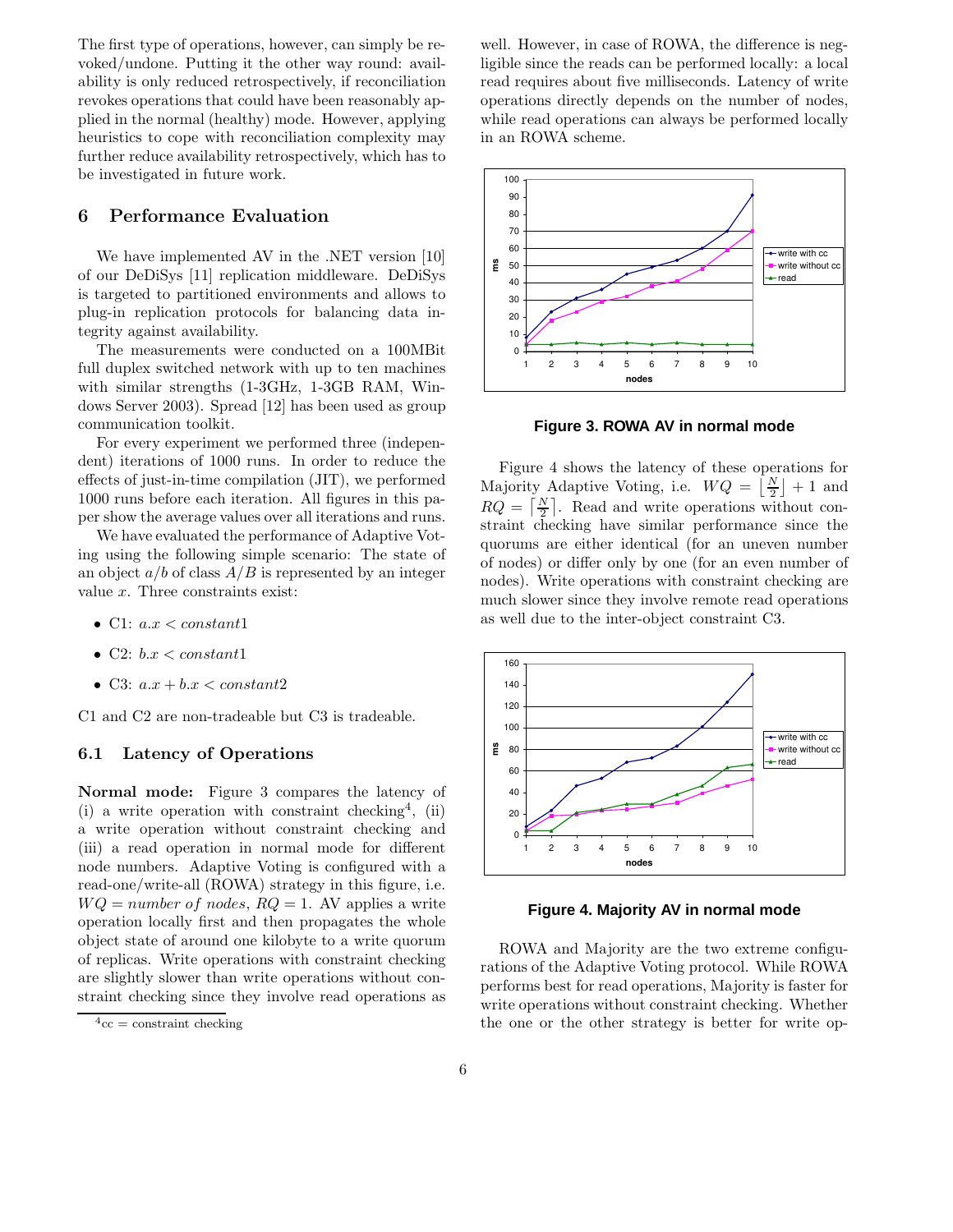erations with constraint checking depends if information from remote nodes is required. In our example, which involves checking the inter-object constraint C3, ROWA would be the better strategy in terms of performance.

Besides these two extreme configurations, Adaptive Voting can be configured for other quorum sizes as well. Figure 5 compares the latency of operations for the possible quorum sizes if the number of nodes is ten:



**Figure 5. Quorum strategies for 10 nodes**

In our example with an inter-object constraint, write operations with constraint checking perform best for the ROWA strategy since read operations required for constraint checking can be performed locally. The performance of write operations (without constraint checking) becomes slightly better with decreasing WQ. The trend for read operations is similar with decreasing RQ. I.e., the figure shows that the performance of read and write operations (without constraint checking) can be balanced against each other.

Degraded mode: Read operations and critical write operations have similar performance in degraded mode and normal mode for a comparable number of nodes. Non-critical write operations are slightly slower (for a comparable number of nodes) in degraded mode since logging of the operations and/or states is required.

#### 6.2 Performance of Reconciliation

We have measured (see Figure 6) the worst and best case for the previously used simple scenario. Our system splits into two partitions containing three nodes each. An ROWA scheme is applied in both partitions and constraints are enforced within the partitions. Object a is updated in partition 1, object b is updated in partition 2. The best case for reconciliation is if the two partitions can simply be merged without violating the inter-object constraint. However, if the interobject constraint cannot be fulfilled by simply merging the partitions, one partition is stepwise rolled back till the constraint is fulfilled  $-$  in the worst case to the initial state before degradation occurred.



**Figure 6. Example for reconciliation time**

Performance of reconciliation is highly applicationspecific, i.e., it depends on the constraints, failure pattern, load during degradation, reconciliation policies, etc.

# 7 Related Work

Various dynamic quorum schemes (e.g., [13, 14]) have been proposed which adapt to changes in the system due to failures. However, in contrast to Adaptive Voting they are (i) pessimistic, i.e., they preserve replica consistency despite failures, and (ii) do not consider data integrity as correctness criterion.

Trading replica consistency for increased availability has been addressed in distributed object systems such as [15, 16]. TACT [17] provides a continuous consistency model based on logical consistency units (*conits*). The consistency level of each conit is defined using three application-independent metrics – numerical error, order error, and staleness. Furthermore, different solutions for reconciliation of divergent replicas have been proposed for mobile environments (e.g., [18]).

All of the above replication and reconciliation approaches have one commonality: In contrast to our Adaptive Voting approach, they either do not address constraint consistency explicitly or presume strong data integrity.

The availability and performance of Adaptive Voting has not been analyzed in previous work. However, an excellent comparison of other voting schemes is presented in [9].